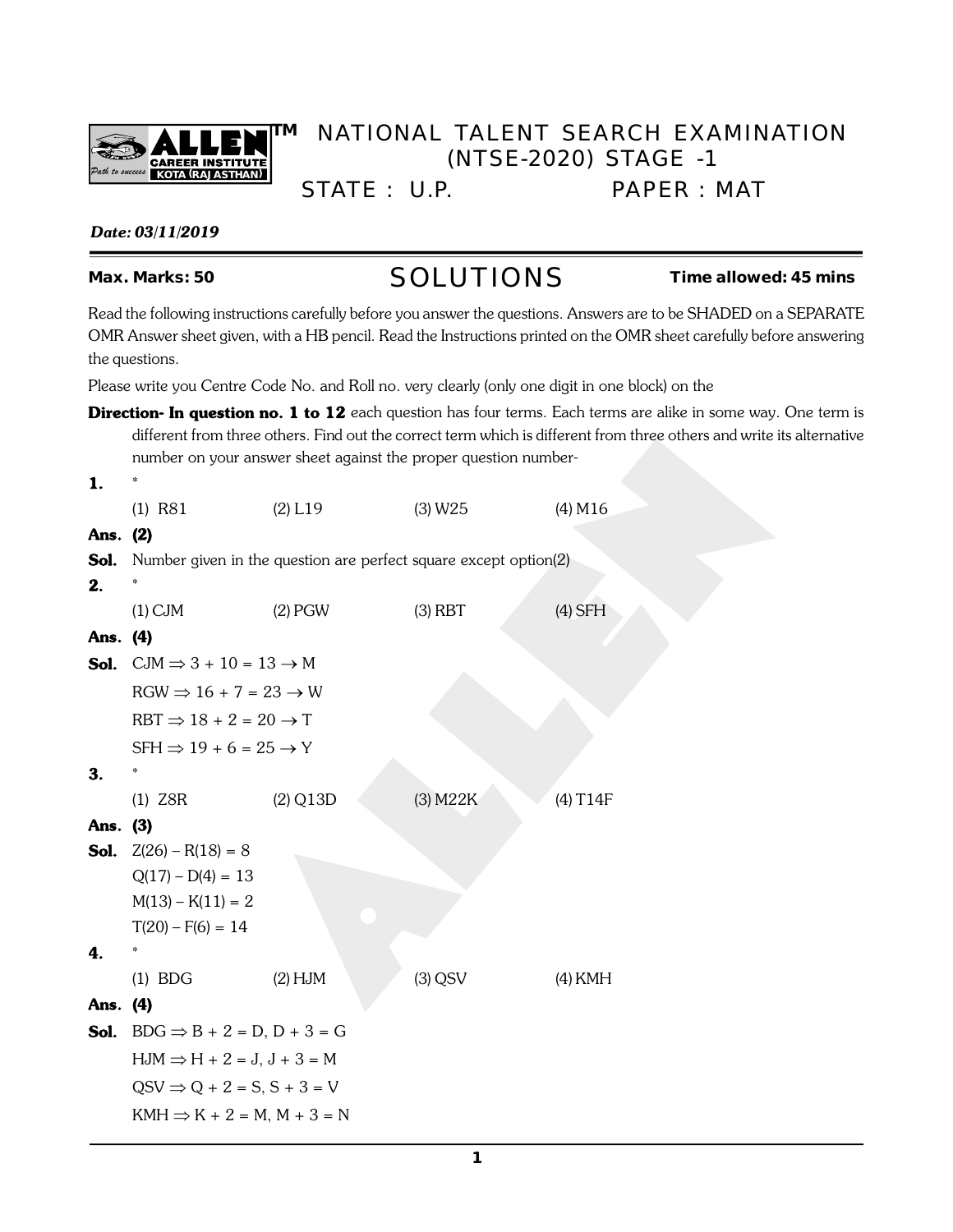| 5.       | $\mathbb{I}$                                       |                                                                     |              |              |  |  |  |  |
|----------|----------------------------------------------------|---------------------------------------------------------------------|--------------|--------------|--|--|--|--|
|          |                                                    | (1) Lion $(2)$ Deer $(3)$ Wolf                                      |              | $(4)$ Fox    |  |  |  |  |
| Ans. (2) |                                                    |                                                                     |              |              |  |  |  |  |
|          |                                                    | <b>Sol.</b> All except Deer are carniverous animals.                |              |              |  |  |  |  |
| 6.       | $\frac{1}{2}$                                      |                                                                     |              |              |  |  |  |  |
|          | (1) Labour (2) Doctor                              |                                                                     | (3) Student  | (4) Tailor   |  |  |  |  |
| Ans. (3) |                                                    |                                                                     |              |              |  |  |  |  |
|          | <b>Sol.</b> All except student are profession      |                                                                     |              |              |  |  |  |  |
| 7.       | $\frac{1}{2}$                                      |                                                                     |              |              |  |  |  |  |
|          |                                                    | (1) Deputy Chief (2) Governor (3) Prime Minister (4) Chief Minister |              |              |  |  |  |  |
| Ans. (2) |                                                    |                                                                     |              |              |  |  |  |  |
|          |                                                    | <b>Sol.</b> All except governer are part of cabinet minitry         |              |              |  |  |  |  |
| 8.       | $\frac{1}{2}$                                      |                                                                     |              |              |  |  |  |  |
|          |                                                    | (1) Kanpur (2) Lucknow (3) Merut                                    |              | (4) Mirzapur |  |  |  |  |
| Ans. (3) |                                                    |                                                                     |              |              |  |  |  |  |
|          | <b>Sol.</b> All except merut are correctly spelled |                                                                     |              |              |  |  |  |  |
| 9.       | $\frac{1}{2}$                                      |                                                                     |              |              |  |  |  |  |
|          | $(1)$ 13, 7                                        | $(2)$ 24, 19                                                        | $(3)$ 36, 27 | $(4)$ 45, 29 |  |  |  |  |
| Ans. (3) |                                                    |                                                                     |              |              |  |  |  |  |
|          |                                                    | <b>Sol.</b> All except option (3) are coprime number.               |              |              |  |  |  |  |
| 10.      | ¢                                                  |                                                                     |              |              |  |  |  |  |
|          | $(1)$ 1980                                         | $(2)$ 1924                                                          | $(3)$ 1946   | $(4)$ 1996   |  |  |  |  |
| Ans. (4) |                                                    |                                                                     |              |              |  |  |  |  |
| Sol.     |                                                    | All except option (4) have sum as even number.                      |              |              |  |  |  |  |
| 11.      | ÷                                                  |                                                                     |              |              |  |  |  |  |
|          | $(1)$ 133                                          | $(2)$ 147                                                           | (3) 182      | (4) 234      |  |  |  |  |
| Ans. (4) |                                                    |                                                                     |              |              |  |  |  |  |
| Sol.     | All except 234 are divisible by 7.                 |                                                                     |              |              |  |  |  |  |
| 12.      | ÷                                                  |                                                                     |              |              |  |  |  |  |
|          | $(1)$ 32.5                                         | $(2)$ 43.5                                                          | (3) 58.5     | (4) 73.5     |  |  |  |  |
| Ans. (1) |                                                    |                                                                     |              |              |  |  |  |  |
| Sol.     | All except 32.5 are divisible by 0.3               |                                                                     |              |              |  |  |  |  |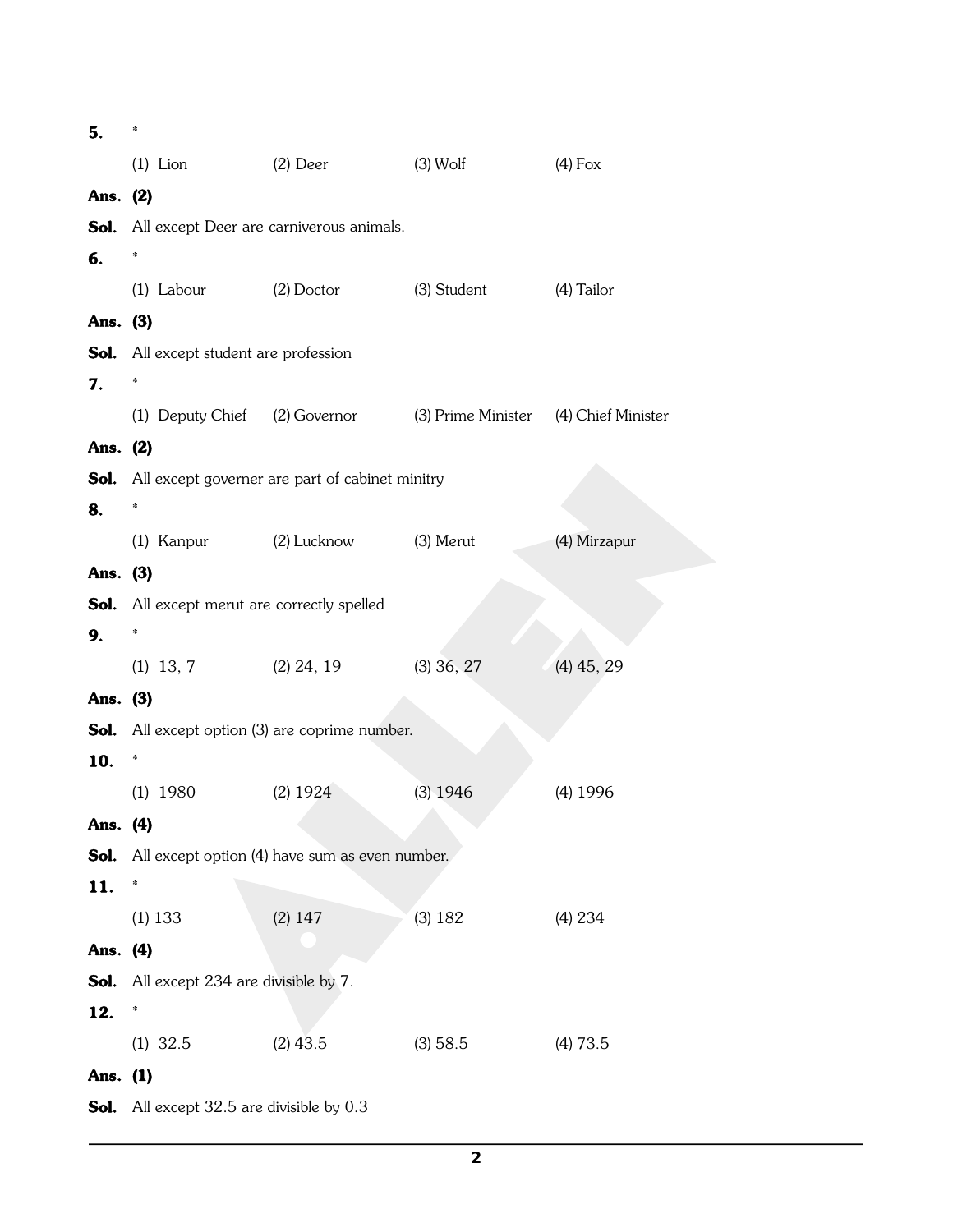|          |                                                                                                  |                                                                                                       |                                 | <b>Direction- In question no. 13 to 24</b> are based on number / letter series. In each series missing term is indicated by |
|----------|--------------------------------------------------------------------------------------------------|-------------------------------------------------------------------------------------------------------|---------------------------------|-----------------------------------------------------------------------------------------------------------------------------|
|          |                                                                                                  |                                                                                                       |                                 | Blank space (-). Find out the missing term out of the four alternatives given below and write its alternative               |
|          |                                                                                                  | number against the correct question number on your answer sheet-                                      |                                 |                                                                                                                             |
| 13.      | 1_44_6114_661_446_                                                                               |                                                                                                       |                                 |                                                                                                                             |
|          | $(1)$ 61416                                                                                      | $(2)$ 16416                                                                                           | $(3)$ 41416                     | $(4)$ 64616                                                                                                                 |
| Ans. (2) |                                                                                                  |                                                                                                       |                                 |                                                                                                                             |
| Sol.     | 14 44 66 11 44 66 14 44 66                                                                       |                                                                                                       |                                 |                                                                                                                             |
| 14.      | _A_CCA_BC_AABC_                                                                                  |                                                                                                       |                                 |                                                                                                                             |
|          | $(1)$ ABACC                                                                                      | $(2)$ ABACB                                                                                           | $(3)$ CABCA                     | $(4)$ AABCC                                                                                                                 |
| Ans. (1) |                                                                                                  |                                                                                                       |                                 |                                                                                                                             |
|          | <b>Sol.</b> AABCC/AABCC/AABCC                                                                    |                                                                                                       |                                 |                                                                                                                             |
|          | <b>15.</b> 3,8, $\Box$ , 68, $\Box$ , 608, 1823                                                  |                                                                                                       |                                 |                                                                                                                             |
|          |                                                                                                  | $(1)$ 25, 199 $(2)$ 29, 205 $(3)$ 23, 203                                                             |                                 | $(4)$ 24, 136                                                                                                               |
| Ans. (3) |                                                                                                  |                                                                                                       |                                 |                                                                                                                             |
|          | <b>Sol.</b> $3 \times 3 - 1 = 8$                                                                 |                                                                                                       |                                 |                                                                                                                             |
|          | $8 \times 3 - 1 = 23$                                                                            |                                                                                                       |                                 |                                                                                                                             |
|          | $23 \times 3 - 1 = 68$                                                                           |                                                                                                       |                                 |                                                                                                                             |
|          | $68 \times 3 - 1 = 203$                                                                          |                                                                                                       |                                 |                                                                                                                             |
|          | $203 \times 3 - 1 = 608$                                                                         |                                                                                                       |                                 |                                                                                                                             |
|          | <b>16.</b> 9, 64, $\overline{)}$ , 216, 49, $\overline{)}$ , 81                                  |                                                                                                       |                                 |                                                                                                                             |
|          |                                                                                                  | (1) 20, 72 	(2) $25, 512$ (3) 30, 64                                                                  |                                 | $(4)$ 32, 63                                                                                                                |
| Ans. (2) |                                                                                                  |                                                                                                       |                                 |                                                                                                                             |
|          |                                                                                                  | <b>Sol.</b> $3^2 = 9$ , $4^3 = 64$ , $5^2 = 25$ , $6^3 = 216$ , $7^2 = 49$ , $8^3 = 512$ , $9^2 = 81$ |                                 |                                                                                                                             |
|          | <b>17.</b> $\frac{B}{5}, \frac{D}{12}, -\frac{H}{24}, \frac{J}{13}, \frac{L}{36}, -\frac{P}{48}$ |                                                                                                       |                                 |                                                                                                                             |
|          |                                                                                                  |                                                                                                       |                                 |                                                                                                                             |
|          |                                                                                                  |                                                                                                       |                                 |                                                                                                                             |
|          | (1) $\frac{E}{15}, \frac{N}{18}$ (2) $\frac{F}{18}, \frac{O}{16}$                                |                                                                                                       | (3) $\frac{F}{9}, \frac{N}{17}$ | (4) $\frac{G}{9}, \frac{M}{17}$                                                                                             |
|          |                                                                                                  |                                                                                                       |                                 |                                                                                                                             |
| Ans. (3) |                                                                                                  |                                                                                                       |                                 |                                                                                                                             |
|          | <b>Sol.</b> B, D, <b>F</b> , H, J, L, <b>N</b> , P                                               |                                                                                                       |                                 |                                                                                                                             |
|          | B,<br>D, F, H,                                                                                   | N,<br>$J_{\perp}$<br>$L_{\iota}$                                                                      |                                 |                                                                                                                             |
|          | $+2$ $+2$<br>$+2$<br>$+2$                                                                        | $+2$<br>$+2$<br>$+2$                                                                                  |                                 |                                                                                                                             |
|          |                                                                                                  |                                                                                                       |                                 |                                                                                                                             |
|          |                                                                                                  | 5, 12, 9, 24, 13, 36, 17, 48                                                                          |                                 |                                                                                                                             |
|          | $\times 2$<br>$+4$<br>$+4$                                                                       | $\times 2$<br>$\times 2$<br>$+4$                                                                      |                                 |                                                                                                                             |
| 18.      | 121, 144, 169, 196, $\overline{\phantom{0}}$                                                     |                                                                                                       |                                 |                                                                                                                             |
|          | (1) 223                                                                                          | $(2)$ 225                                                                                             | (3) 227                         | (4) 229                                                                                                                     |
| Ans. (2) |                                                                                                  |                                                                                                       |                                 |                                                                                                                             |

**Sol.**  $11^2 = 121$ ,  $12^2 = 144$ ,  $13^2 = 169$ ,  $14^2 = 196$ ,  $15^2 = 225$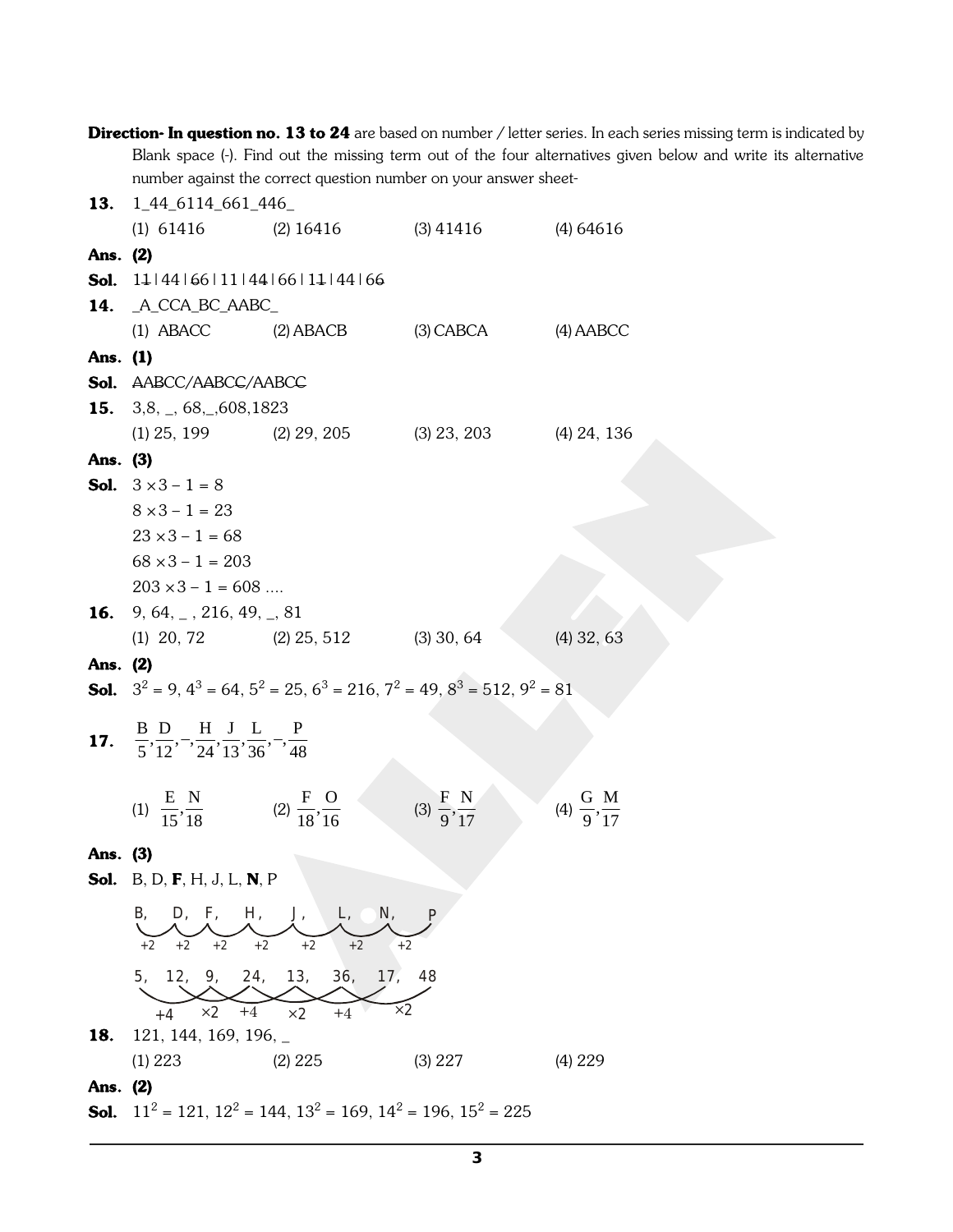|          | <b>19.</b> 216, 343, 512, 729, $\Box$ , 1331                                                                    |                                            |              |                                                                                                   |  |  |  |  |
|----------|-----------------------------------------------------------------------------------------------------------------|--------------------------------------------|--------------|---------------------------------------------------------------------------------------------------|--|--|--|--|
|          | $(1)$ 1000                                                                                                      | (2) 894                                    | (3)819       | $(4)$ 1211                                                                                        |  |  |  |  |
| Ans. (1) |                                                                                                                 |                                            |              |                                                                                                   |  |  |  |  |
|          | <b>Sol.</b> $6^3 = 216$ , $7^3 = 343$ , $8^3 = 343$ , $8^3 = 512$ , $9^3 = 729$ , $10^3 = 1000$ , $11^3 = 1331$ |                                            |              |                                                                                                   |  |  |  |  |
| 20.      | 78Z, 6C, 15E, _, 30J, 25M                                                                                       |                                            |              |                                                                                                   |  |  |  |  |
|          | (2) 21G<br>(1) 24H                                                                                              |                                            | (3) 18I      | (4) 16H                                                                                           |  |  |  |  |
| Ans. (4) |                                                                                                                 |                                            |              |                                                                                                   |  |  |  |  |
|          | <b>Sol.</b> $782 \Rightarrow 78 \div 3 = 26 \rightarrow Z$                                                      |                                            |              |                                                                                                   |  |  |  |  |
|          | $6C \Rightarrow 6 \div 2 = 3 \rightarrow C$                                                                     |                                            |              |                                                                                                   |  |  |  |  |
|          | $15E \Rightarrow 15 \div 3 = 5 \rightarrow E$                                                                   |                                            |              |                                                                                                   |  |  |  |  |
|          | So, Ans is $16H \Rightarrow 16 \div 2 = 8 \rightarrow H$                                                        |                                            |              |                                                                                                   |  |  |  |  |
|          | 21. F_UR_OU_FO_RF_UR                                                                                            |                                            |              |                                                                                                   |  |  |  |  |
|          | $(1)$ OFRUO $(2)$ FUOOR                                                                                         |                                            | $(3)$ FROUO  | (4) ROUFO                                                                                         |  |  |  |  |
| Ans. (1) |                                                                                                                 |                                            |              |                                                                                                   |  |  |  |  |
|          | <b>Sol.</b> FOUR   FOUR   FOUR   FOUR                                                                           |                                            |              |                                                                                                   |  |  |  |  |
| 22.      | 0, 2, 6, $\overline{2}$ , 20, 30, $\overline{2}$                                                                |                                            |              |                                                                                                   |  |  |  |  |
|          | (1)8                                                                                                            | $(2)$ 10                                   | (3) 12       | $(4)$ 16                                                                                          |  |  |  |  |
| Ans. (3) |                                                                                                                 |                                            |              |                                                                                                   |  |  |  |  |
|          | <b>Sol.</b> $0 + 2 = 2$ , $2 + 4 = 6$ , $6 + 6 = 12$ , $12 + 8 = 20$ , $20 + 10 = 30$ .                         |                                            |              |                                                                                                   |  |  |  |  |
|          | <b>23.</b> 9, 10, 8, 11, $\Box$ , 12, 6, $\Box$ , 5                                                             |                                            |              |                                                                                                   |  |  |  |  |
|          | $(1)$ 7, 13                                                                                                     | $(2)$ 6, 13                                | (3) 7, 12    | $(4)$ 8, 12                                                                                       |  |  |  |  |
| Ans. (1) |                                                                                                                 |                                            |              |                                                                                                   |  |  |  |  |
|          | 9, 10, 8, 11,                                                                                                   | 7 <br>12,<br>6 <sub>l</sub>                | 13 <br>5     |                                                                                                   |  |  |  |  |
| Sol.     |                                                                                                                 |                                            |              |                                                                                                   |  |  |  |  |
|          | $+1$<br>-1<br>$-1$                                                                                              | $+1$<br>$-1$<br>$+1$                       |              |                                                                                                   |  |  |  |  |
| 24.      | $CD, XW, _, VU, GH, _, IJ, RQ$                                                                                  |                                            |              |                                                                                                   |  |  |  |  |
|          | $(1)$ FE, TS                                                                                                    | $(2)$ DE, UT                               | $(3)$ FG, ST | $(4)$ EF, TS                                                                                      |  |  |  |  |
| Ans. (4) |                                                                                                                 |                                            |              |                                                                                                   |  |  |  |  |
| Sol.     | $1st$ Alternate series : CD, $ EF $ , GH, IJ                                                                    |                                            |              |                                                                                                   |  |  |  |  |
|          |                                                                                                                 |                                            |              |                                                                                                   |  |  |  |  |
|          |                                                                                                                 | $2nd$ Alternate series : XW, VU, $TS$ , RQ |              |                                                                                                   |  |  |  |  |
| 25.      |                                                                                                                 |                                            |              | In a certain code language if HUNDRED is written as NUHDDER, what will be code of KITCHEN in same |  |  |  |  |
|          | language?                                                                                                       |                                            |              |                                                                                                   |  |  |  |  |
|          | (1) HENTIKC                                                                                                     | (2) TIKCNEH                                | (3) ITKHCNE  | (4) TKICNEH                                                                                       |  |  |  |  |
| Ans. (2) |                                                                                                                 |                                            |              |                                                                                                   |  |  |  |  |
| Sol.     | $HUN \rightarrow NUH$                                                                                           |                                            |              | $KIT \rightarrow TIK$                                                                             |  |  |  |  |
|          | $D \rightarrow D$                                                                                               |                                            |              | $C \rightarrow C$                                                                                 |  |  |  |  |
|          | $RED \rightarrow DER$                                                                                           |                                            |              | $HEN \rightarrow NEH$                                                                             |  |  |  |  |
|          | So, code is NUHDDER                                                                                             |                                            |              | So, code is TIKCNEH                                                                               |  |  |  |  |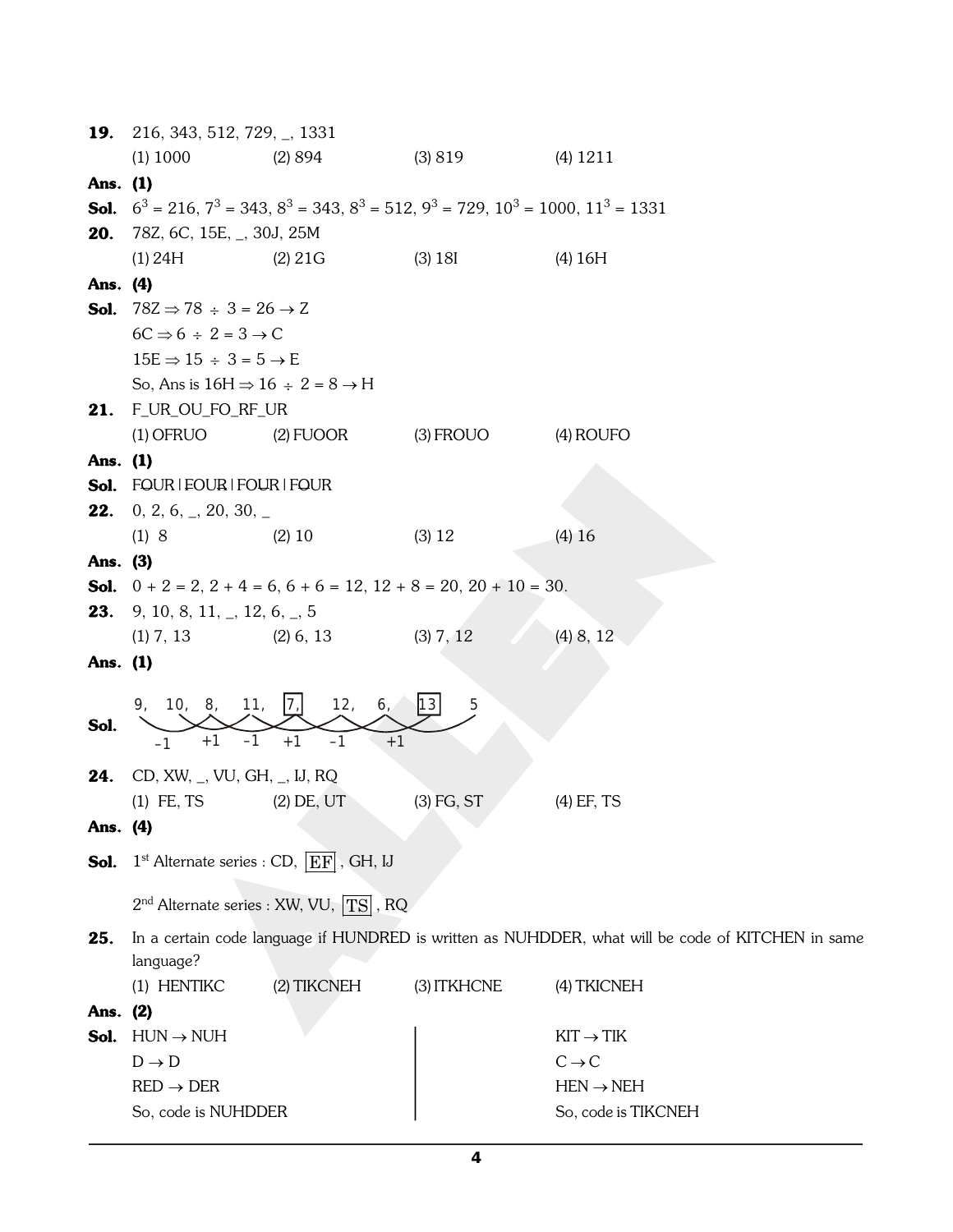| <b>26.</b> In a certain code language if POSTMAN is written as OPRTLBM, what will be code of BROTHER in same |
|--------------------------------------------------------------------------------------------------------------|
| language?                                                                                                    |

|          | (1) ARNTGDQ                                                    | $(2)$ CSNSIRE                                                                      | (3) QAPTEIS  | (4) ASHTGFQ                                                                                              |
|----------|----------------------------------------------------------------|------------------------------------------------------------------------------------|--------------|----------------------------------------------------------------------------------------------------------|
| Ans. (4) |                                                                |                                                                                    |              |                                                                                                          |
|          | <b>Sol.</b> $P - 1 = 0$                                        | $B - 1 = A$                                                                        |              |                                                                                                          |
|          | $O + 1 = P$                                                    | $R + 1 = S$                                                                        |              |                                                                                                          |
|          | $S - 1 = R$                                                    | $O - 1 = N$                                                                        |              |                                                                                                          |
|          | $T = T$                                                        | $T = T$                                                                            |              |                                                                                                          |
|          | $M - 1 = L$                                                    | $H - 1 = G$                                                                        |              |                                                                                                          |
|          | $A + 1 = B$                                                    | $E + 1 = F$                                                                        |              |                                                                                                          |
|          | $N - 1 = M$                                                    | $R - 1 = Q$                                                                        |              |                                                                                                          |
|          | Code is OPRTLBM Code is ASNTGFQ                                |                                                                                    |              |                                                                                                          |
| 27.      |                                                                |                                                                                    |              | In a certain code language if BLOCK is written as 43, what will be code of HOUSE in same language?       |
|          | $(1)$ 68                                                       | $(2)$ 61                                                                           | (3) 67       | $(4)$ 63                                                                                                 |
| Ans. (1) |                                                                |                                                                                    |              |                                                                                                          |
|          | <b>Sol.</b> $B = 2$ , $L = 12$ , $O = 15$ , $C = 3$ , $K = 11$ |                                                                                    |              |                                                                                                          |
|          | $2 + 12 + 15 + 3 + 11 = 43$                                    |                                                                                    |              |                                                                                                          |
|          | $H = 8$ , $O = 15$ , $U = 21$ , $S = 19$ , $E = 5$             |                                                                                    |              |                                                                                                          |
|          | $8 + 15 + 21 + 19 + 5 = 68$                                    |                                                                                    |              |                                                                                                          |
| 28.      |                                                                |                                                                                    |              | In a certain code language if BOUND is written as 112, what will be code of WHITE in same language?      |
|          | (1) 132                                                        | $(2)$ 103                                                                          | $(3)$ 130    | $(4)$ 123                                                                                                |
| Ans. (3) |                                                                |                                                                                    |              |                                                                                                          |
|          | <b>Sol.</b> $B = 2$ , $O = 15$ , $U = 21$ , $N = 14$ , $D = 4$ |                                                                                    |              |                                                                                                          |
|          | $2 + 15 + 21 + 14 + 4 = 56$                                    |                                                                                    |              |                                                                                                          |
|          | $56 \times 2 = 112$                                            |                                                                                    |              |                                                                                                          |
|          | $W = 23$ , $H = 8$ , $I = 9$ , $T = 20$ , $E = 5$              |                                                                                    |              |                                                                                                          |
|          | $23 + 8 + 9 + 20 + 5 = 65$                                     |                                                                                    |              |                                                                                                          |
|          | $65 \times 2 = 130$                                            |                                                                                    |              |                                                                                                          |
| 29.      |                                                                |                                                                                    |              | In a certain code language if-ELEPHANT is written as LEPEAHTN, what will be code of QUESTION in same     |
|          | language?                                                      |                                                                                    |              |                                                                                                          |
|          | (1) UQSEITNO                                                   | (2) SEUQNOTI                                                                       | (3) UQESTINO | (4) EUQITSON                                                                                             |
| Ans. (1) |                                                                |                                                                                    |              |                                                                                                          |
|          |                                                                | <b>Sol.</b> In, ELEPHANT, Pair of two letter are inter changed, and code formed is |              |                                                                                                          |
|          | <b>LEPEAHTN</b>                                                |                                                                                    |              |                                                                                                          |
| 30.      |                                                                |                                                                                    |              | In a certain code language if DRIVER is written as RDERVI, what will be code of WINDOW in same language? |
|          | $(1)$ WIWOND                                                   | (2) WIDNOW                                                                         | (3) WWOIDN   | $(4)$ WOWDIN                                                                                             |
| Ans. (3) |                                                                |                                                                                    |              |                                                                                                          |
| Sol.     | DRIVER                                                         | RDERVI<br>$\Rightarrow$                                                            |              |                                                                                                          |
|          | 246531                                                         | 123456<br>$\Rightarrow$                                                            |              |                                                                                                          |
|          | WINDOW                                                         | WWOIDN<br>$\Rightarrow$                                                            |              |                                                                                                          |
|          | 246531                                                         | 1 23456                                                                            |              |                                                                                                          |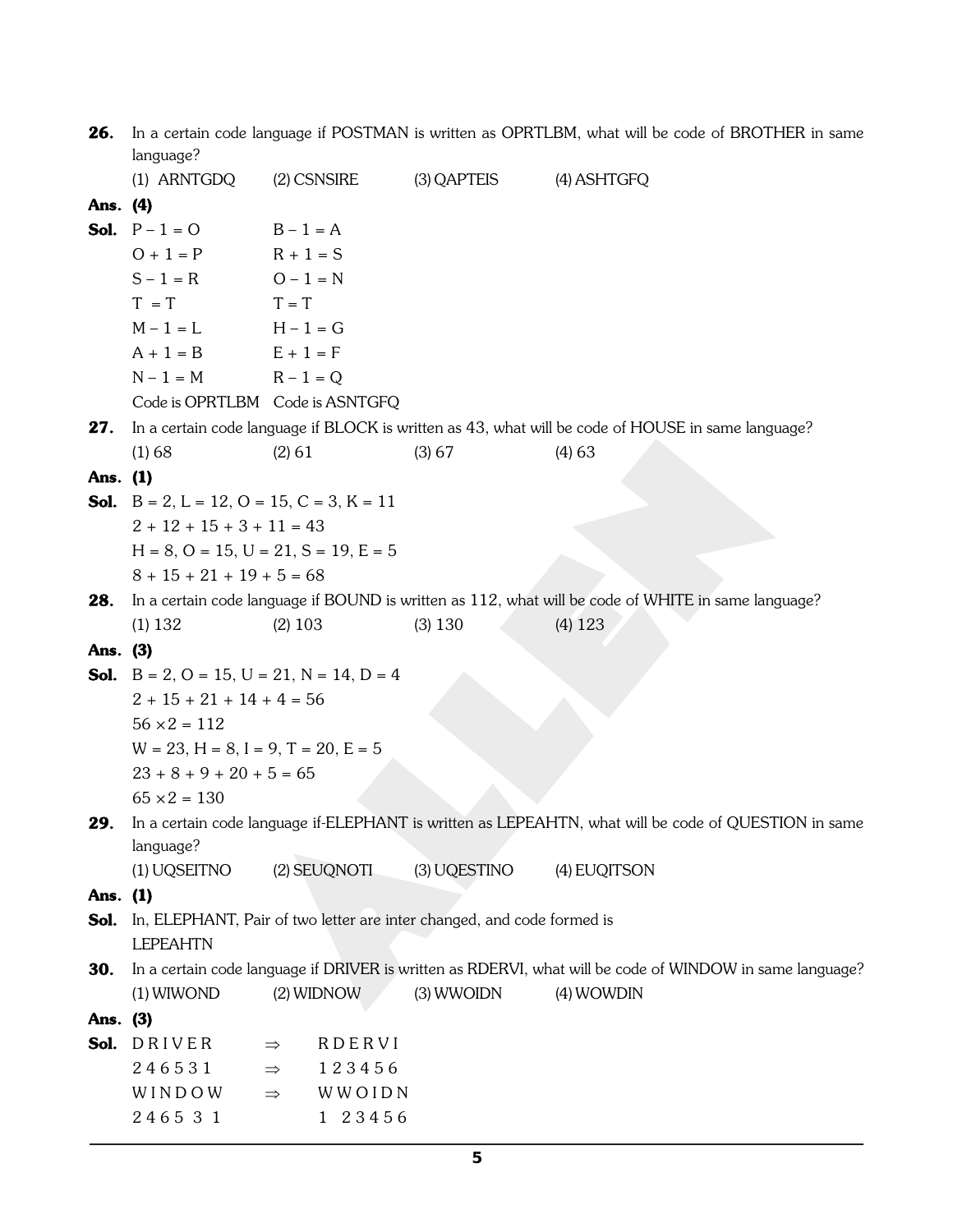**31.** In a certain code language if FROG is written as 2116, what will be code of NEST in same language? (1) 3262 (2) 3364 (3) 3436 (4) 4363 **Ans. (2) Sol.** FROG  $\Rightarrow$  6 + 18 + 15 + 7  $\Rightarrow$  46  $46^2$   $\Rightarrow$  2116 NEST  $\Rightarrow$  14 + 5 + 19 + 20  $\Rightarrow$  58  $58^2$   $\Rightarrow$  3364 **32.** In a certain code language if COVER is written as EMXCT, what will be code of BIRTH in same language? (1) DJTSJ (2) CGSSI (3) AGSQI (4) DGTRJ **Ans. (4) Sol.** C O V E  $R \Rightarrow E$  M X C T +2 –2 +2 –2 +2  $B$  I R T H  $\Rightarrow$  D G T R J +2 –2 +2 –2 +2 **33.** In a certain code language if XDRL is written as 12296, what will be code of NHTV in same language? (1) 72511 (2) 1481022 (3) 741011 (4) 7856 **Ans. (3) Sol.**  $X \Rightarrow 24 \div 2 = 12$   $N \Rightarrow 14 \div 2 = 7$  $D \implies 4 \div 2 = 2$   $H \implies 8 \div 2 = 4$  $R \Rightarrow 18 \div 2 = 9$   $T \Rightarrow 20 \div 2 = 10$  $L \Rightarrow 12 \div 2 = 6$   $V \Rightarrow 22 \div 2 = 11$ **34.** In a certain code language if HOCKEY is written as YOKCEH, what will be code of PENCIL in same language? (1) LECNIP (2) LICNEP (3) NCEILP (4) LICNPE **Ans. (1) Sol.**  $H O C K E Y \Rightarrow Y O K C E H$ 6 2 4 3 5 1 1 2 3 4 5 6 P E N C I L  $\Rightarrow$  L E C N I P 6 2 4 3 5 1 1 2 3 4 5 6 **35.** In a certain code language if RUBBER is written as BERRUB, what will be code of BUTTER in same language? (1) TTBUR (2) TERBUT (3) TUTREB (4) UBTTRE **Ans. (2)**  $Sol.$  RUB BER  $\rightarrow$  BER : RUB BUT TER  $\rightarrow$  TER : BUT **36.** In a certain code language if SHARP is written as 58034, what will be code of RASH in same language? (1) 3058 (2) 3045 (3) 3854 (4) 5384 **Ans. (1) Sol.**  $S H A R P \rightarrow R A S H$ 5 8 0 3 4 3 0 5 8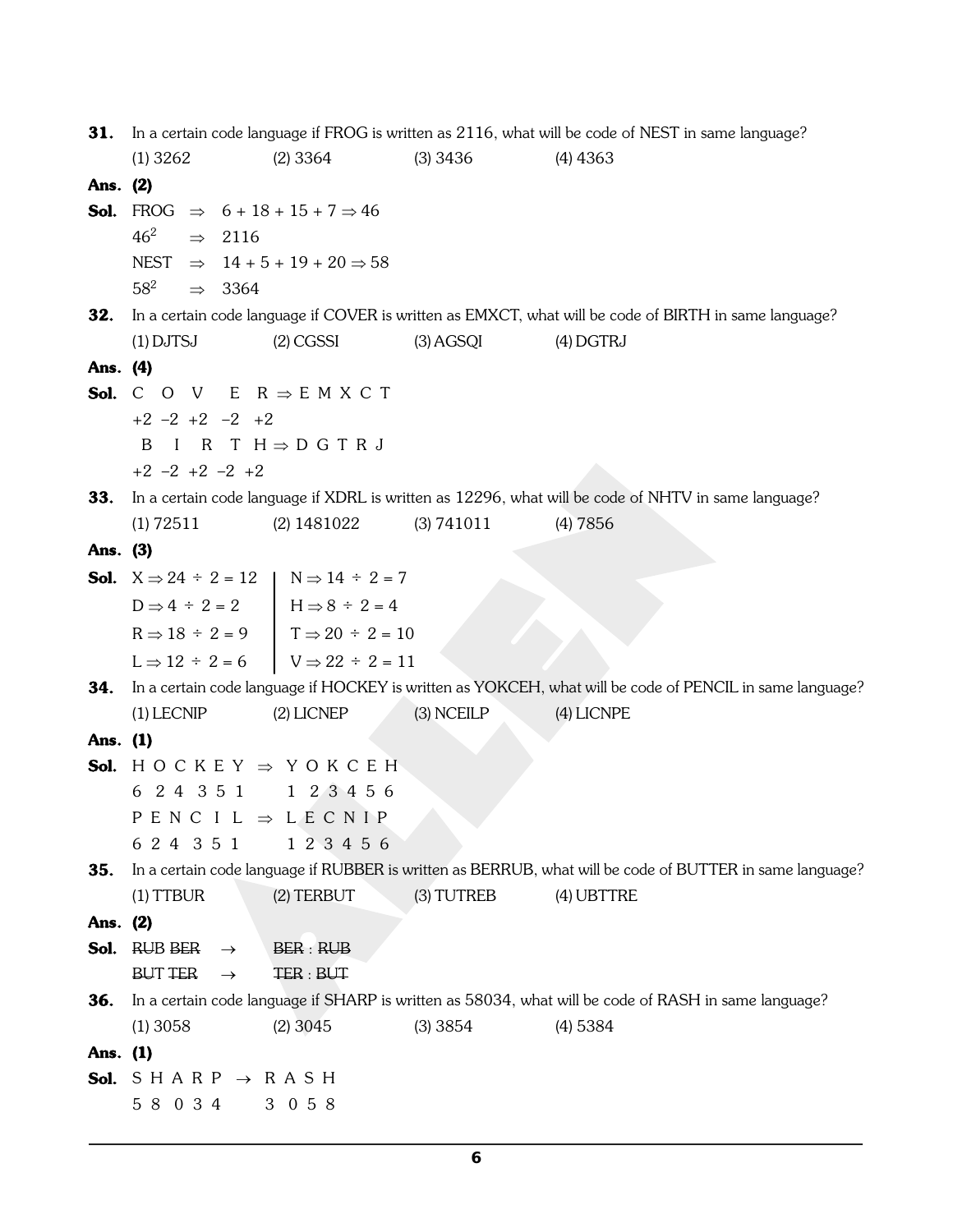**DIRECTION- In question 37 to 48** the equations have become wrong because of the wrong order of signs. Choose the correct order in signs from the four options given below so as to make the equations correct. Write the alternative number of the correct option on the answer sheet against the corresponding question number-**37.**  $2 + 40 - 92 = 8 \text{ X } 20$ (1)  $x = + -$  (2)  $- + = X$  (3)  $=X + -$  (4)  $+ - X =$ **Ans. (1) Sol.**  $2 \times 40 = 92 + 8 - 20$  $80 = 80$ **38.**  $34 - 6 = 18 \div 66 + 3$  $(1) = \div + (2) \div + - =$   $(3) + - = \div$   $(4) + \div = -$ **Ans. (3) Sol.**  $34 + 6 - 18 = 66 \div 3$  $22 = 22$ **39.**  $2 - 21 \times 7 = 17 \div 11$ (1)  $x - = \div$  (2)  $x = - \div$  (3)  $= -x \div$  (4)  $x \div = -$ **Ans. (4) Sol.**  $2 \times 21 \div 7 = 17 - 11$  $6 = 6$ **40.**  $7 \times 3 = 4 - 6 + 1$  $(1) - + = \times$   $(2) + - = \times$   $(3) - + \times =$   $(4) + - \times =$ **Ans. (2) Sol.**  $7 + 3 - 4 = 6 \times 1$  $6 = 6$ **41.**  $63 = 7 \div 44 + 6 - 41$  $(1) \div + = (2) = + \div (3) \div - = +$   $(4) \div = + -$ **Ans. (4) Sol.**  $63 \div 7 = 44 + 6 - 41$  $9 = 9$ **42.**  $69 \times 25 = 10 + 6 - 9$  $(1) - + = \times$   $(2) = + \times (3) = \times + (4) \times + - =$ **Ans. (1) Sol.**  $69 - 25 + 10 = 6 \times 9$  $54 = 54$ 43.  $41 - 32 + 10 = 9 + 54$  $(1) + = - +$   $(2) + - = +$   $(3) = + - +$   $(4) = + - +$ **Ans. (2) Sol.**  $41 + 32 - 10 = 9 + 54$  $63 = 63$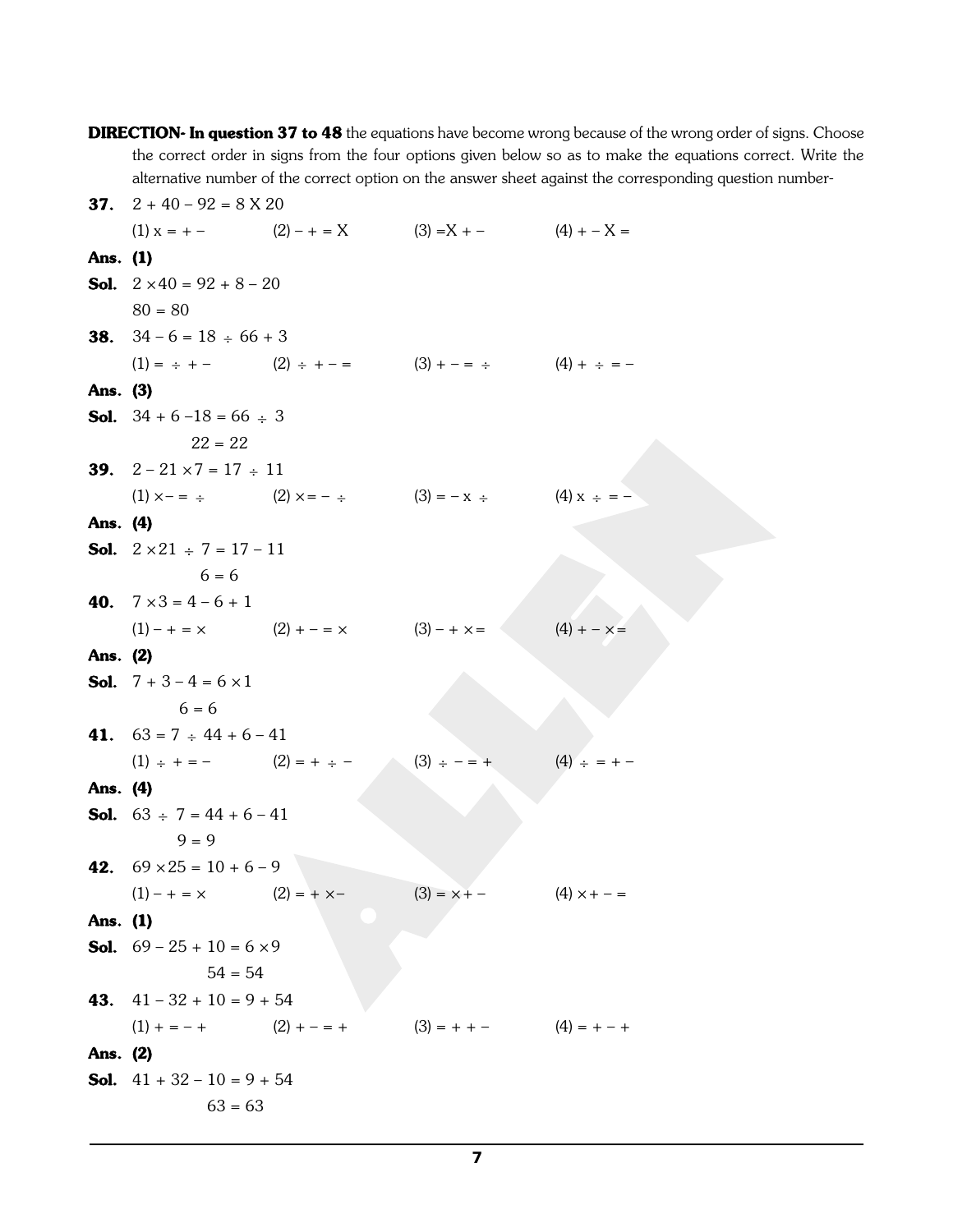|          | 44. $15 = 5 + 3 \div 17 \times 8$         |                                           |                                                                   |               |
|----------|-------------------------------------------|-------------------------------------------|-------------------------------------------------------------------|---------------|
|          |                                           |                                           | (1) $x + 3 = 3$ (2) $+ x - 2 = 3$ (3) $x - 3 = 4$ (4) $+ 3 = 5$ x |               |
| Ans. (3) |                                           |                                           |                                                                   |               |
|          | <b>Sol.</b> $15 \times 5 \div 3 = 17 + 8$ |                                           |                                                                   |               |
|          | $25 = 25$                                 |                                           |                                                                   |               |
|          | 45. $38 + 2 - 46 = 33 \times 3$           |                                           |                                                                   |               |
|          |                                           |                                           | $(1) = x +  (2) x + =  (3) x =  (4) - + = x$                      |               |
| Ans. (3) |                                           |                                           |                                                                   |               |
|          | <b>Sol.</b> $38 \times 2 = 46 + 33 - 3$   |                                           |                                                                   |               |
|          | $76 = 76$                                 |                                           |                                                                   |               |
|          | 46. $15 = 7 \times 2 - 5 + 4$             |                                           |                                                                   |               |
|          |                                           |                                           | (1) $x - + =$ (2) $x - + =$ (3) $- + = x$ (4) $+ - = x$           |               |
| Ans. (4) |                                           |                                           |                                                                   |               |
|          | <b>Sol.</b> $15 + 7 - 2 = 5 \times 4$     |                                           |                                                                   |               |
|          | $20 = 20$                                 |                                           |                                                                   |               |
|          | 47. $24-6+9 \div 2=7$                     |                                           |                                                                   |               |
|          |                                           |                                           | (1) $\div$ = + - (2) + = $\div$ - (3) + = $\div$ (4) + - = $\div$ |               |
| Ans. (1) |                                           |                                           |                                                                   |               |
|          | <b>Sol.</b> 24 $\div$ 6 = 9 + 2 - 7       |                                           |                                                                   |               |
|          | $4 = 4$                                   |                                           |                                                                   |               |
|          | <b>48.</b> $5 = 8 - 29 + 4 \times 15$     |                                           |                                                                   |               |
|          |                                           | $(1)$ – = + × $(2)$ + – = × $(3)$ × = – + |                                                                   | $(4) + x = -$ |
| Ans. (3) |                                           |                                           |                                                                   |               |
|          |                                           |                                           |                                                                   |               |
|          | <b>Sol.</b> $5 \times 8 = 29 - 4 + 15$    |                                           |                                                                   |               |

**DEIRECTION- Question no 49 to 58** numbers are placed in figure on the basis of some rules. One place is vacant which is indicated as (?). Find out the correct alternative for the vacant place and write its number against the proper question number on your answer sheet-

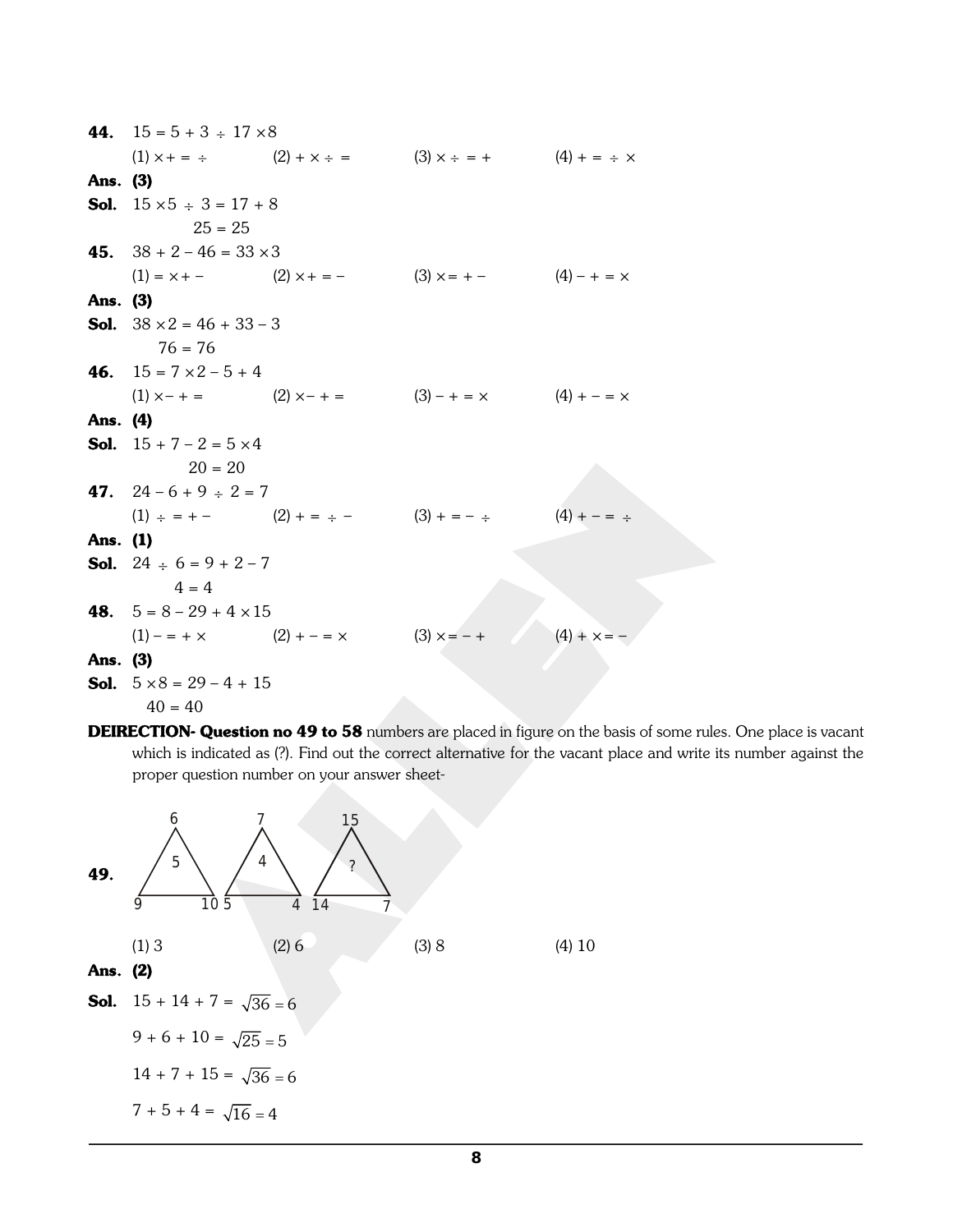

 $=3$  $\frac{(12+8)-14}{2}=3$ 

$$
\frac{(5+13)-2}{2} = 8
$$



 $(7 \times 9) - 17 = 46$ 

 $(15 \times 4) - 14 = 46$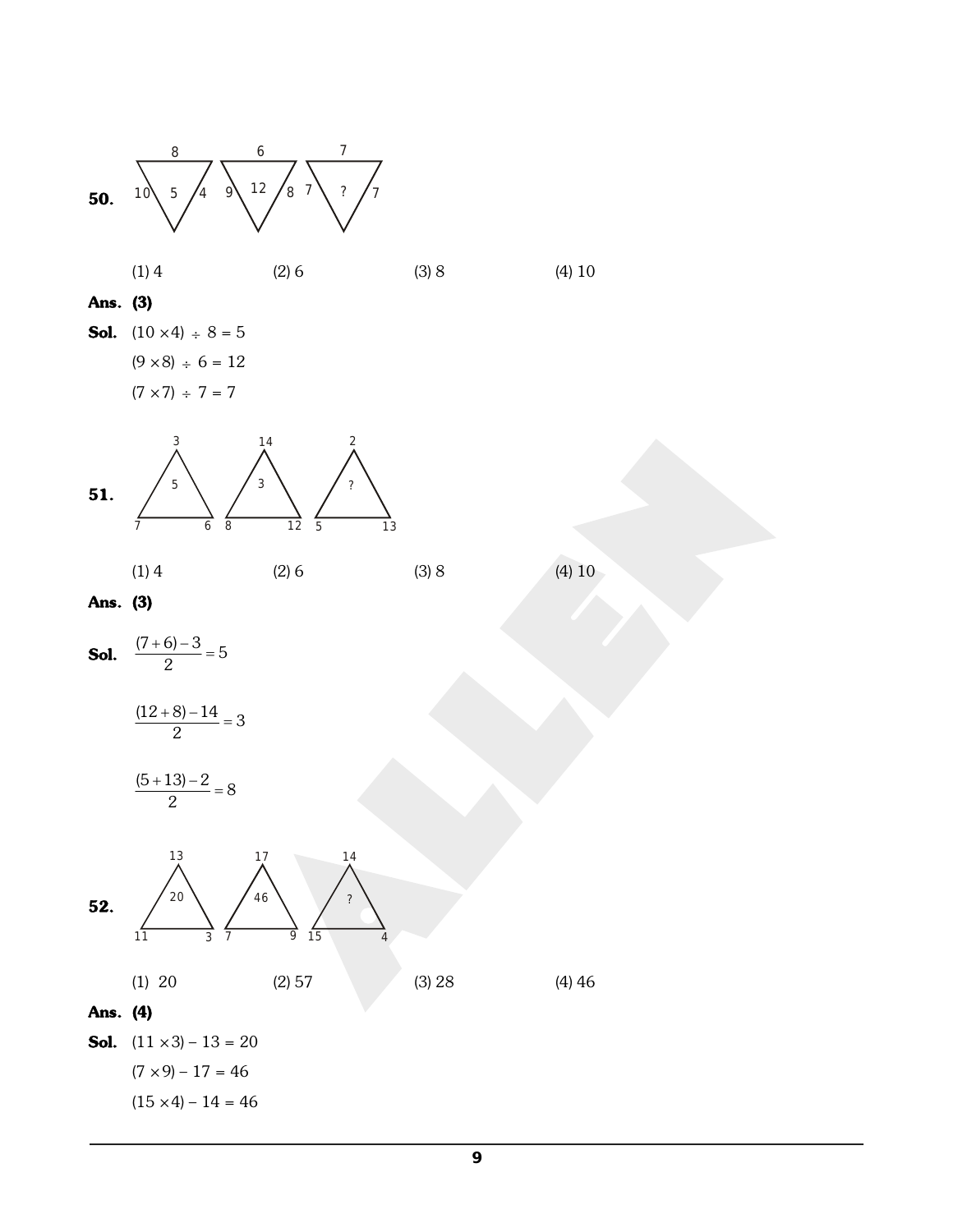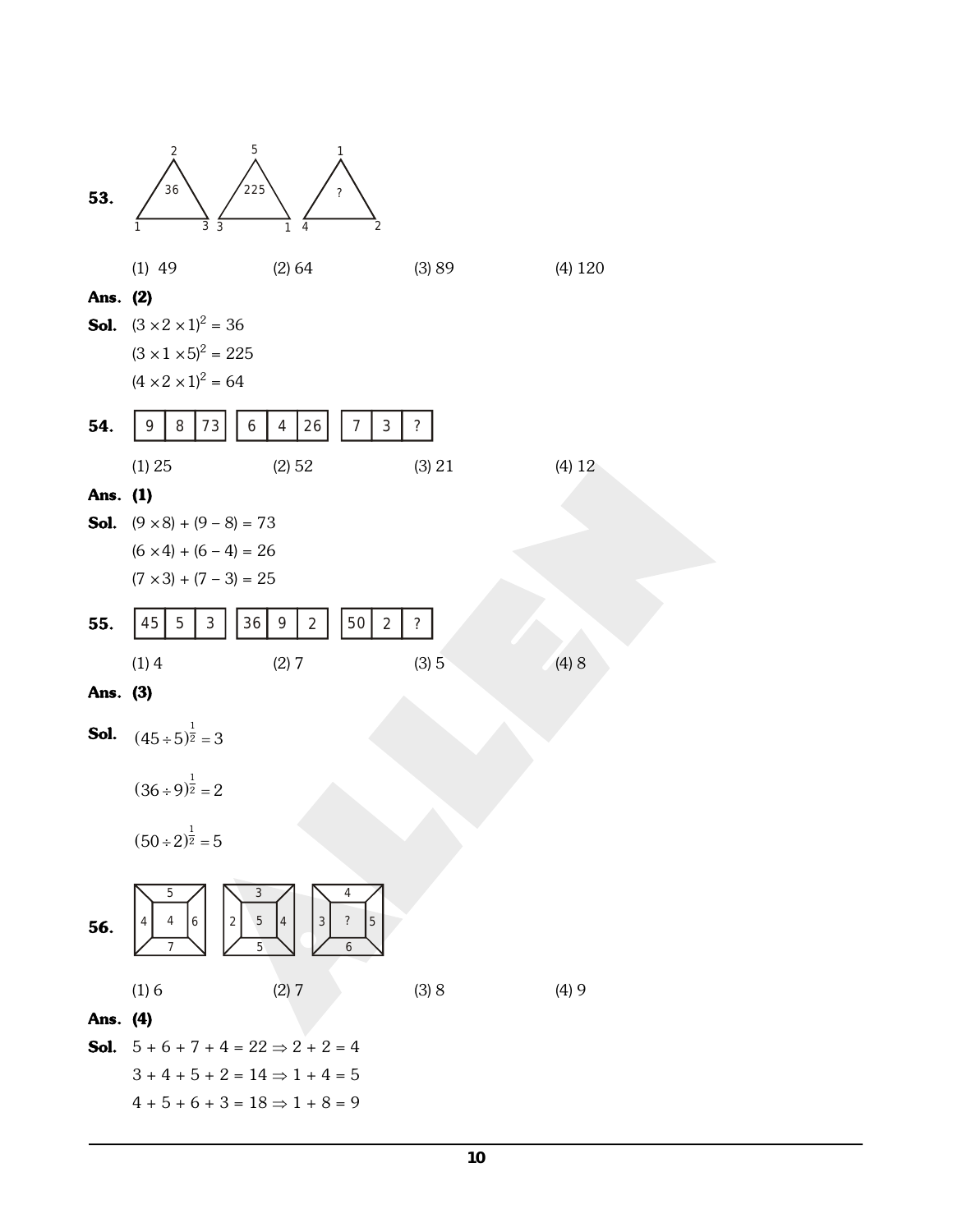

**DIRECTION- Question no. 59 to 63** are based on the following information. Read carefully the information and find out the correct alternative for each question-

*Ramesh likes to study Hindi, English and Maths. Suresh likes to study Science, English and Hindi. Ahmad like to study English, Maths and Geography. Bobby likes to study Maths, .Science and Hindi. Gopal likes to study only Hindi.*

| 59.      | Which subject is liked by most of the boys? |  |             |   |             |           |   |             |
|----------|---------------------------------------------|--|-------------|---|-------------|-----------|---|-------------|
|          | (1) Science                                 |  | (2) English |   |             | (3) Hindi |   | $(4)$ Maths |
| Ans. (3) |                                             |  |             |   |             |           |   |             |
| Sol.     | Ramesh                                      |  | H           | E | $M_{\odot}$ |           |   |             |
|          | Suresh                                      |  | H           | E |             | S         |   |             |
|          | Ahmed                                       |  |             | E | M           |           | G |             |
|          | <b>Bobby</b>                                |  | H           |   | M           | S         |   |             |
|          | Gopal                                       |  | H           |   |             |           |   |             |
| 60.      | How many boys like English?                 |  |             |   |             |           |   |             |
|          | $(1)$ One                                   |  | $(2)$ Two   |   |             | (3) Three |   | $(4)$ Five  |
| Ans. (3) |                                             |  |             |   |             |           |   |             |
| Sol.     | Ramesh                                      |  | H           | E | M           |           |   |             |
|          | Suresh                                      |  | H           | E |             | S         |   |             |
|          | Ahmed                                       |  |             | E | M           |           | G |             |
|          | <b>Bobby</b>                                |  | H           |   | M           | S         |   |             |
|          | Gopal                                       |  | H           |   |             |           |   |             |
|          |                                             |  |             |   |             |           |   |             |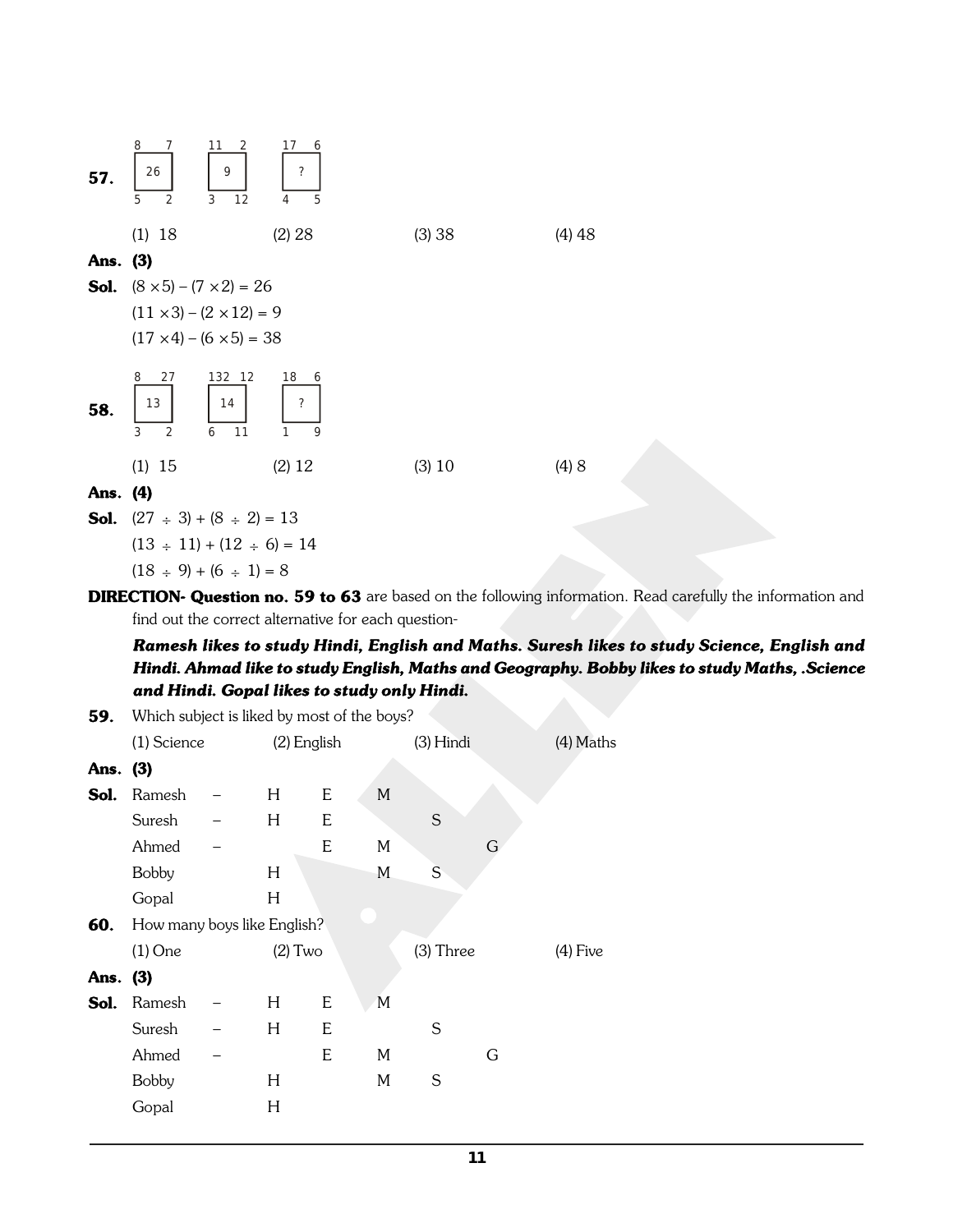| 61.      | How many boys like Science?                  |             |             |           |             |   |             |
|----------|----------------------------------------------|-------------|-------------|-----------|-------------|---|-------------|
|          | $(1)$ One                                    | $(2)$ Two   |             |           | $(3)$ Three |   | $(4)$ Five  |
| Ans. (2) |                                              |             |             |           |             |   |             |
| Sol.     | Ramesh                                       | H           | E           | M         |             |   |             |
|          | Suresh                                       | H           | $\mathsf E$ |           | $\mathsf S$ |   |             |
|          | Ahmed                                        |             | ${\bf E}$   | M         |             | G |             |
|          | <b>Bobby</b>                                 | H           |             | M         | $\mathsf S$ |   |             |
|          | Gopal                                        | H           |             |           |             |   |             |
| 62.      | Which subject is liked by least of the boys? |             |             |           |             |   |             |
|          | (1) Geography                                | (2) English |             |           | (3) Science |   | $(4)$ Maths |
| Ans. (1) |                                              |             |             |           |             |   |             |
| Sol.     | Ramesh                                       | H           | E           | M         |             |   |             |
|          | Suresh                                       | $H_{\rm}$   | E           |           | $\mathsf S$ |   |             |
|          | Ahmed                                        |             | E           | M         |             | G |             |
|          | <b>Bobby</b>                                 | H           |             | M         | S           |   |             |
|          | Gopal                                        | H           |             |           |             |   |             |
| 63.      | How many boys like Maths?                    |             |             |           |             |   |             |
|          | $(1)$ Four                                   | $(2)$ Three |             |           | $(3)$ Two   |   | $(4)$ One   |
| Ans. (2) |                                              |             |             |           |             |   |             |
| Sol.     | Ramesh                                       | H           | ${\sf E}$   | M         |             |   |             |
|          | Suresh                                       | H           | ${\sf E}$   |           | $\mathsf S$ |   |             |
|          | Ahmed                                        |             | ${\bf E}$   | ${\bf M}$ |             | G |             |
|          | <b>Bobby</b>                                 | H           |             | M         | $\mathsf S$ |   |             |
|          | Gopal                                        | H           |             |           |             |   |             |

**DIRECTION- Question no. 64 to 68** each question has four terms. Three terms (figure) are alike in some way. One term (figure) is different from three others. Find out the correct term which is different from three others and write its alternative number on your answer sheet against the proper question number-



## **Ans. (4)**

**Sol.** Different number of sides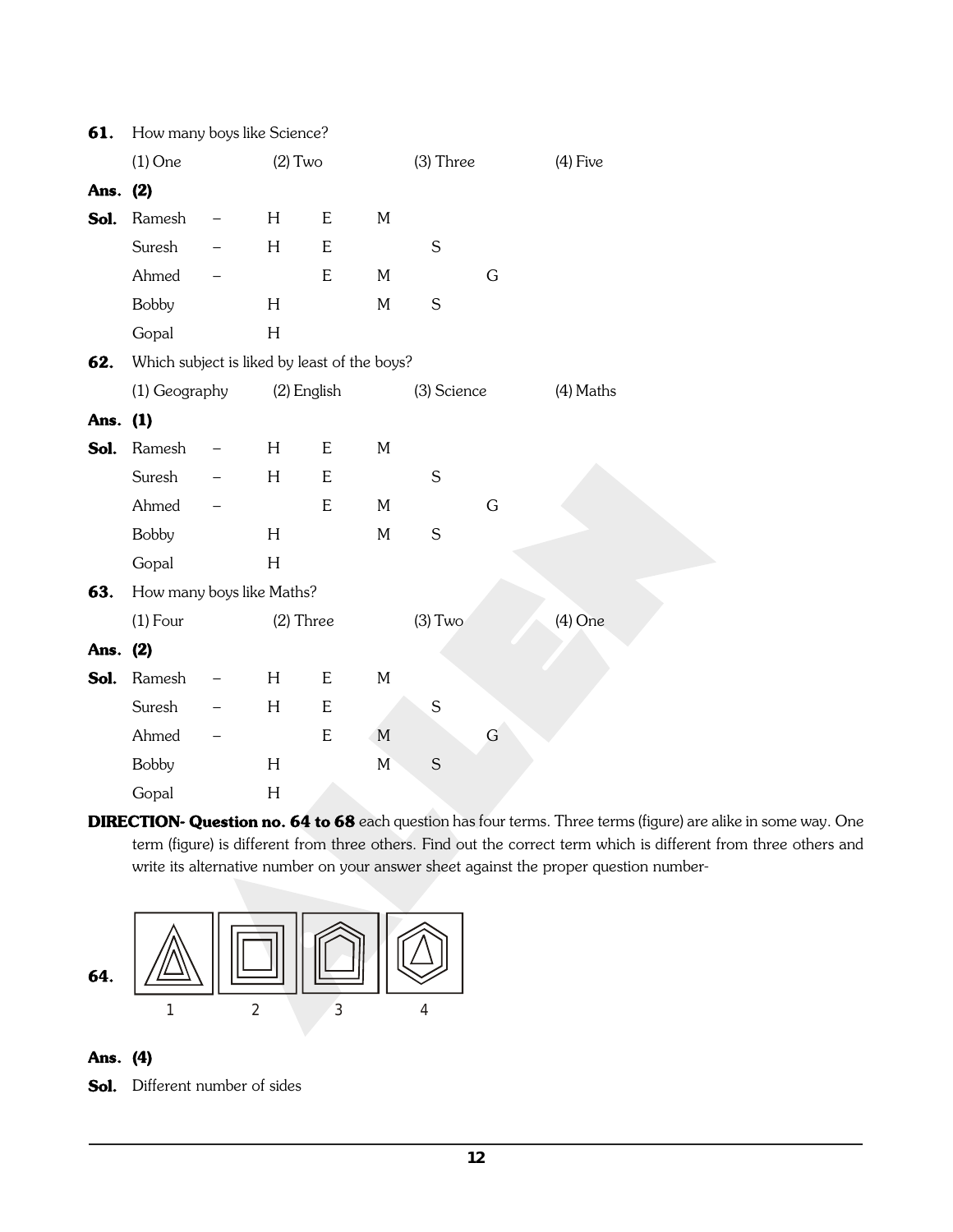

## **Ans. (4)**

**Sol.** Complete shape



## **Ans. (2)**

**Sol.** Upper and lower part in same direction



## **Ans. (3)**

**Sol.** Unequal diagonals



## **Ans. (4)**

- **Sol.** 2 Triangle and no circle
- **Direction-ln question 69 to 84** there are four terms in each question. The relation that exist between the terms left to the symbol :: is the same between the terms right to the symbol :: .Out of the four terms one term is missing in each question. The missing term is one of the four alternatives given below each question. Find out the correct alternative and write its number on your answer sheet against the proper question-
- **69.** RSTU : YXVW :: GHIJ : ?

(1) NMLK (2) MLKJ (3) NLMK (4) MKJL

## **Ans. (1)**

**Sol.** Reverse alphabet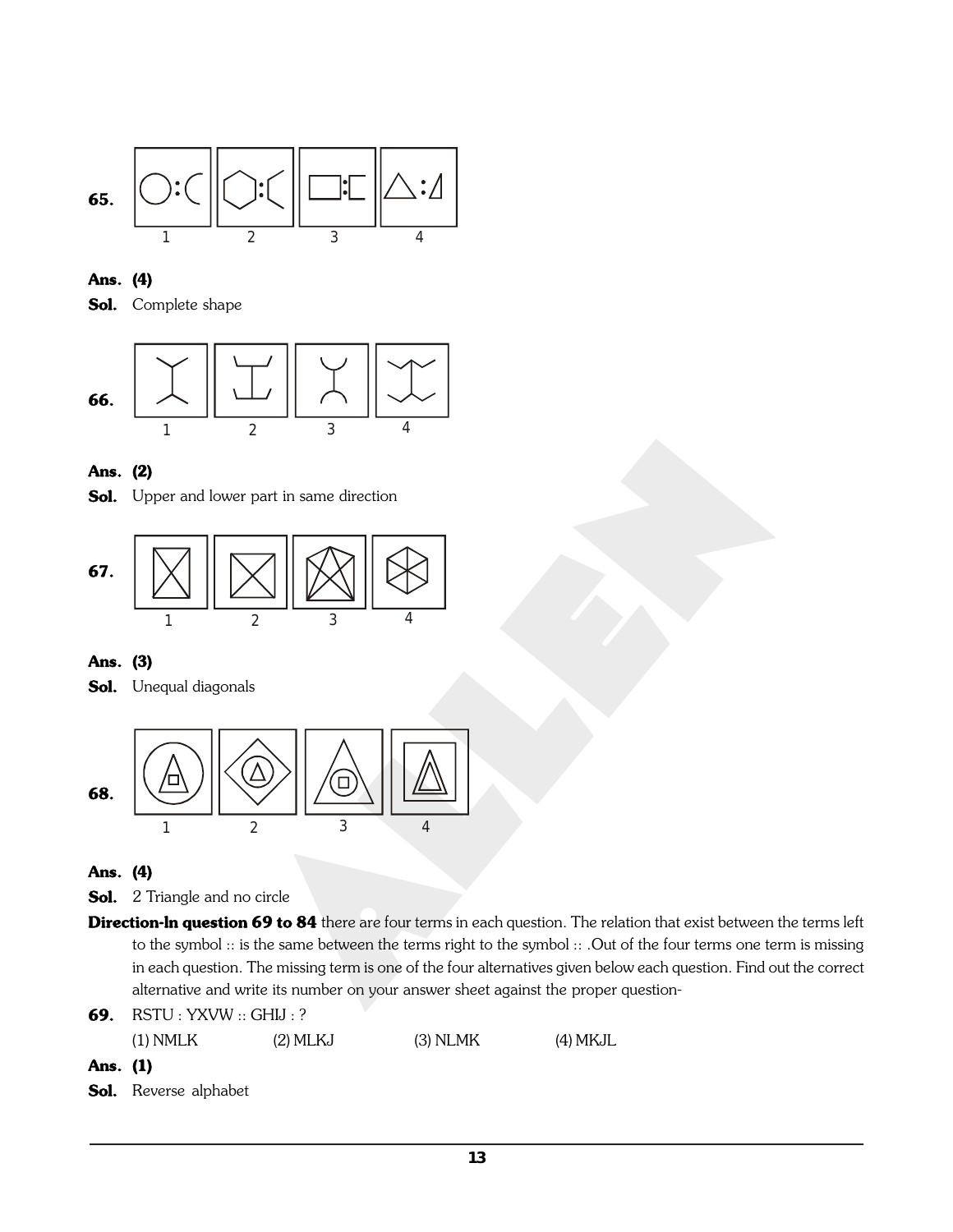|           | <b>70.</b> $\frac{16}{3}$ : 4096 :: $\frac{22}{2}$ ? |                                                           |                         |            |  |  |  |
|-----------|------------------------------------------------------|-----------------------------------------------------------|-------------------------|------------|--|--|--|
|           | $(1)$ 448                                            | $(2)$ 484                                                 | (3) 243                 | (4) 231    |  |  |  |
| Ans. (2)  |                                                      |                                                           |                         |            |  |  |  |
|           | <b>Sol.</b> $(16)^3 \rightarrow 4096$                |                                                           |                         |            |  |  |  |
|           | $(22)^2 \rightarrow 484$                             |                                                           |                         |            |  |  |  |
| 71.       | DGK: 462: NIF?                                       |                                                           |                         |            |  |  |  |
| Ans. (*)  | (1) 648                                              | $(2)$ 630                                                 | (3) 540                 | (4) 756    |  |  |  |
| Sol.      | $\ast$                                               |                                                           |                         |            |  |  |  |
| 72.       | Cold : Hot :: Life : ?                               |                                                           |                         |            |  |  |  |
|           | $(1)$ Age $(2)$ Death                                |                                                           | (3) Pleasure (4) Health |            |  |  |  |
| Ans. (2)  |                                                      |                                                           |                         |            |  |  |  |
|           | <b>Sol.</b> Opposite                                 |                                                           |                         |            |  |  |  |
|           | <b>73.</b> Lock : Key :: Needle : ?                  |                                                           |                         |            |  |  |  |
|           | $(1)$ Cloth                                          | (2) iron                                                  | (3) Tailor              | (4) Thread |  |  |  |
| Ans. (4)  |                                                      |                                                           |                         |            |  |  |  |
| Sol. Pair |                                                      |                                                           |                         |            |  |  |  |
|           | <b>74.</b> Cricket : Run :: Hockey : ?               |                                                           |                         |            |  |  |  |
| Ans. (2)  | $(1)$ Field                                          | $(2)$ Goal                                                | $(3)$ Ball              | (4) Player |  |  |  |
|           | <b>Sol.</b> Relation of game                         |                                                           |                         |            |  |  |  |
|           | <b>75.</b> MAN : REHTAF :: WOMAN : ?                 |                                                           |                         |            |  |  |  |
|           | (1) RAHTOM (2) RETHAM                                |                                                           | (3) REHTAM              | (4) REHTOM |  |  |  |
| Ans. (4)  |                                                      |                                                           |                         |            |  |  |  |
|           |                                                      | <b>Sol.</b> MAN $\rightarrow$ FATHER reverse order REHTAF |                         |            |  |  |  |
|           | $WOMAN \rightarrow MOTHER$ reverse order REHTOM      |                                                           |                         |            |  |  |  |
| 76.       | Ice : Water:: Water: ?                               |                                                           |                         |            |  |  |  |
|           | $(1)$ Steam                                          | (2) River                                                 | $(3)$ Rain              | $(4)$ Sea  |  |  |  |
| Ans. (1)  | <b>Sol.</b> Change of state                          |                                                           |                         |            |  |  |  |
|           |                                                      |                                                           |                         |            |  |  |  |
|           | <b>77.</b> $\frac{2}{6}$ : 36 :: $\frac{3}{2}$ : ?   |                                                           |                         |            |  |  |  |
|           | (1)9                                                 | (2) 8                                                     | (3)6                    | (4)5       |  |  |  |
| Ans. (2)  |                                                      |                                                           |                         |            |  |  |  |
|           | <b>Sol.</b> $(6)^2 = 36$<br>$(2)^3 = 8$              |                                                           |                         |            |  |  |  |
|           |                                                      |                                                           |                         |            |  |  |  |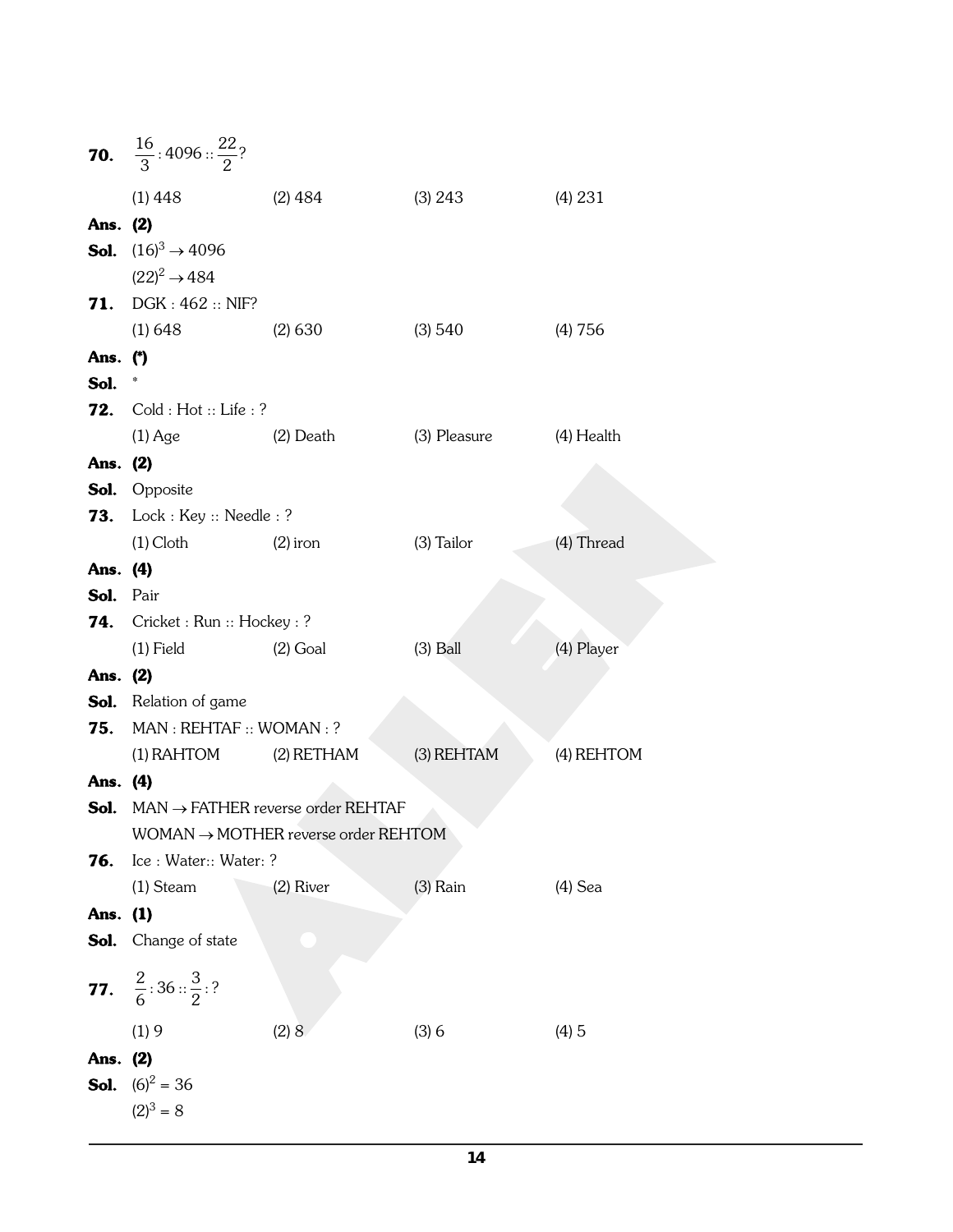

## **Ans. (1)**

**Sol.** Observation based question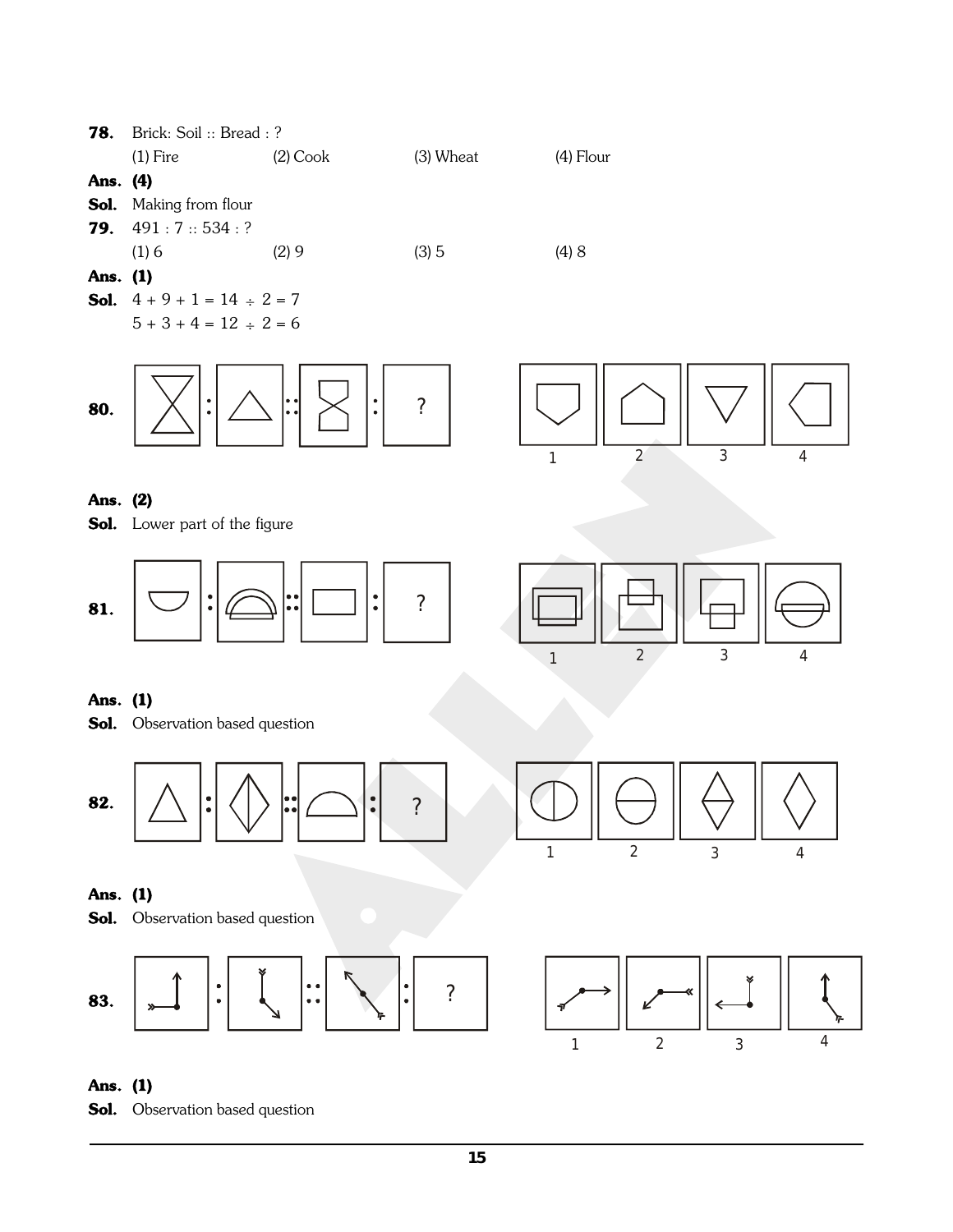



## **Ans. (2)**

- **Sol.** Number of sides 5
- **Direction- For question 85 to 95** four sets of circles have been given below. Three circles of sets have some relation with each other. Questions given below have three words each of which are also related to each other in some way. This relation between words is similar to that in one of the sets of circles. Find it out from the four options given below each question and write its serial number against corresponding question number on your answer sheet-

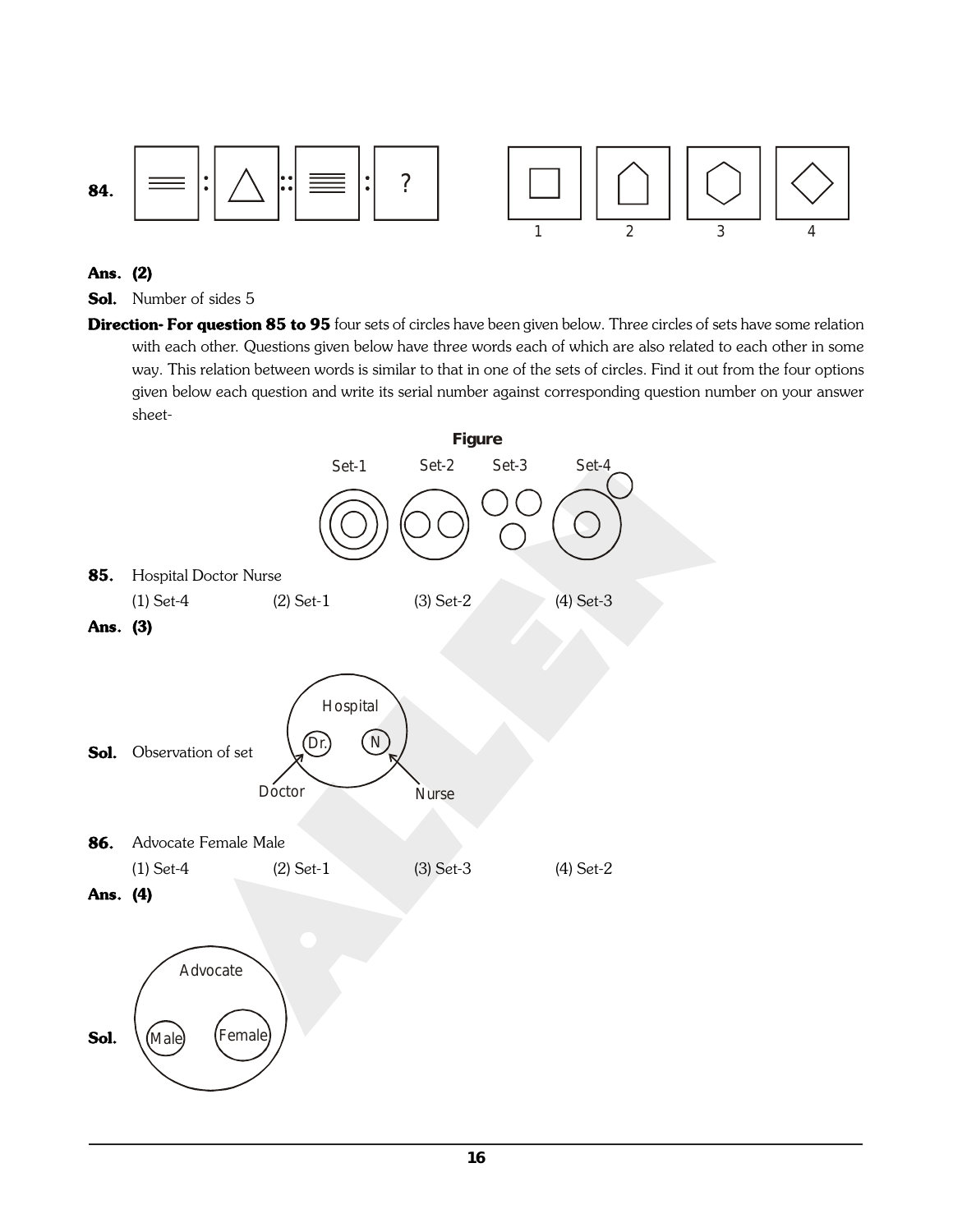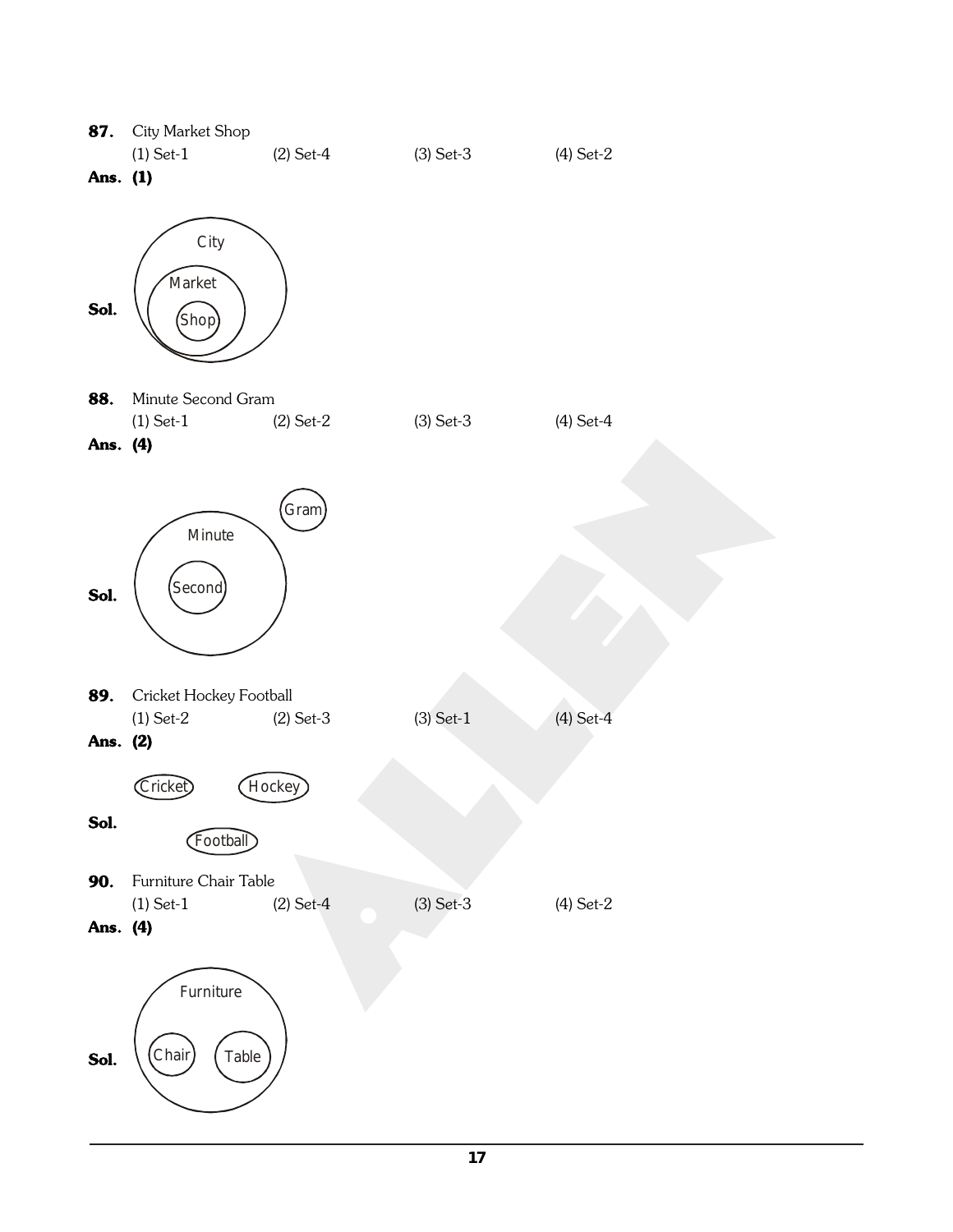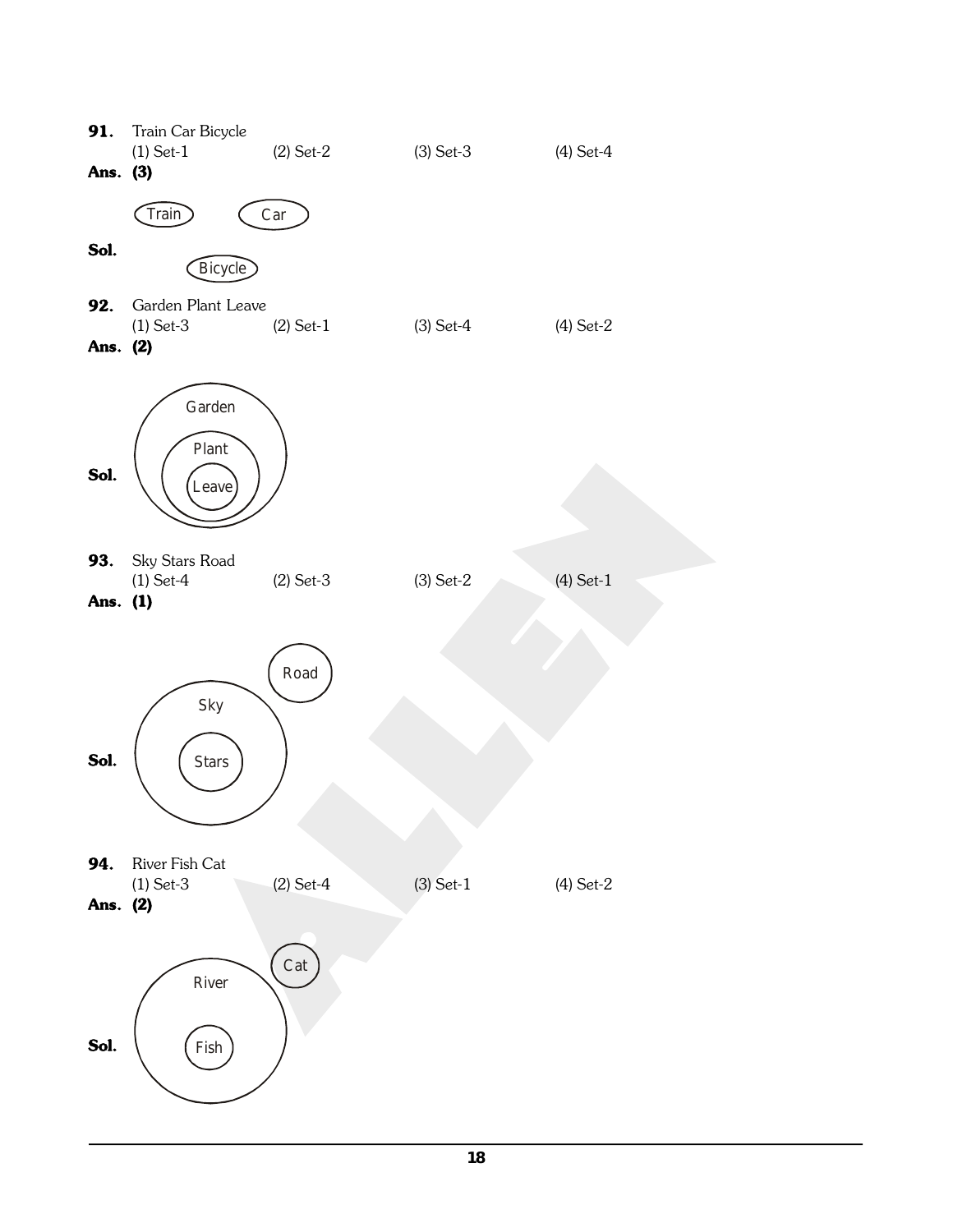#### **95.** Pond Water Frog

(1) Set-3 (2) Set-2 (3) Set-1 (4) Set-4

## **Ans. (3)**



**Direction- Question no. 96 to 100** are based on following statement. Read the statement carefully and find out correct alternative given for the question and write correct alternative number on your answer sheet against the corresponding question-

## *Sam's age is one fourth of Ali's age. Sam is eleven years elder to Rahul but Deepak is five years younger to Rahul then-*

| 96.      | Who is eldest?                           |                                                        |              |               |
|----------|------------------------------------------|--------------------------------------------------------|--------------|---------------|
|          | $(1)$ Ali                                | $(2)$ Sam                                              | (3) Deepak   | (4) Rahul     |
| Ans. (1) |                                          |                                                        |              |               |
|          | <b>Sol.</b> Sam = $\frac{\text{Ali}}{4}$ |                                                        |              |               |
|          | $Sam = 11 + Rahul$                       |                                                        |              |               |
|          | Deepak = Rahul $-5$                      |                                                        |              |               |
| 97.      | Who is youngest?                         |                                                        |              |               |
|          | $(1)$ Ali                                | $(2)$ Sam                                              | (3) Deepak   | (4) Rahul     |
| Ans. (3) |                                          |                                                        |              |               |
| Sol.     | Sam = $\frac{Ali}{4}$                    |                                                        |              |               |
|          | $Sam = 11 + Rahul$                       |                                                        |              |               |
|          | Deepak = Rahul $-5$                      |                                                        |              |               |
| 98.      |                                          | If Deepak's age is nine years, what is the age of Ali? |              |               |
|          | $(1) 85$ yrs                             | $(2)$ 90 yrs                                           | $(3)$ 97 yrs | $(4)$ 100 yrs |
| Ans. (4) |                                          |                                                        |              |               |
|          | <b>Sol.</b> Rahul = $14$                 |                                                        |              |               |
|          | $Sam = 25$                               |                                                        |              |               |
|          | $Ali = 100$                              |                                                        |              |               |
|          |                                          |                                                        |              |               |